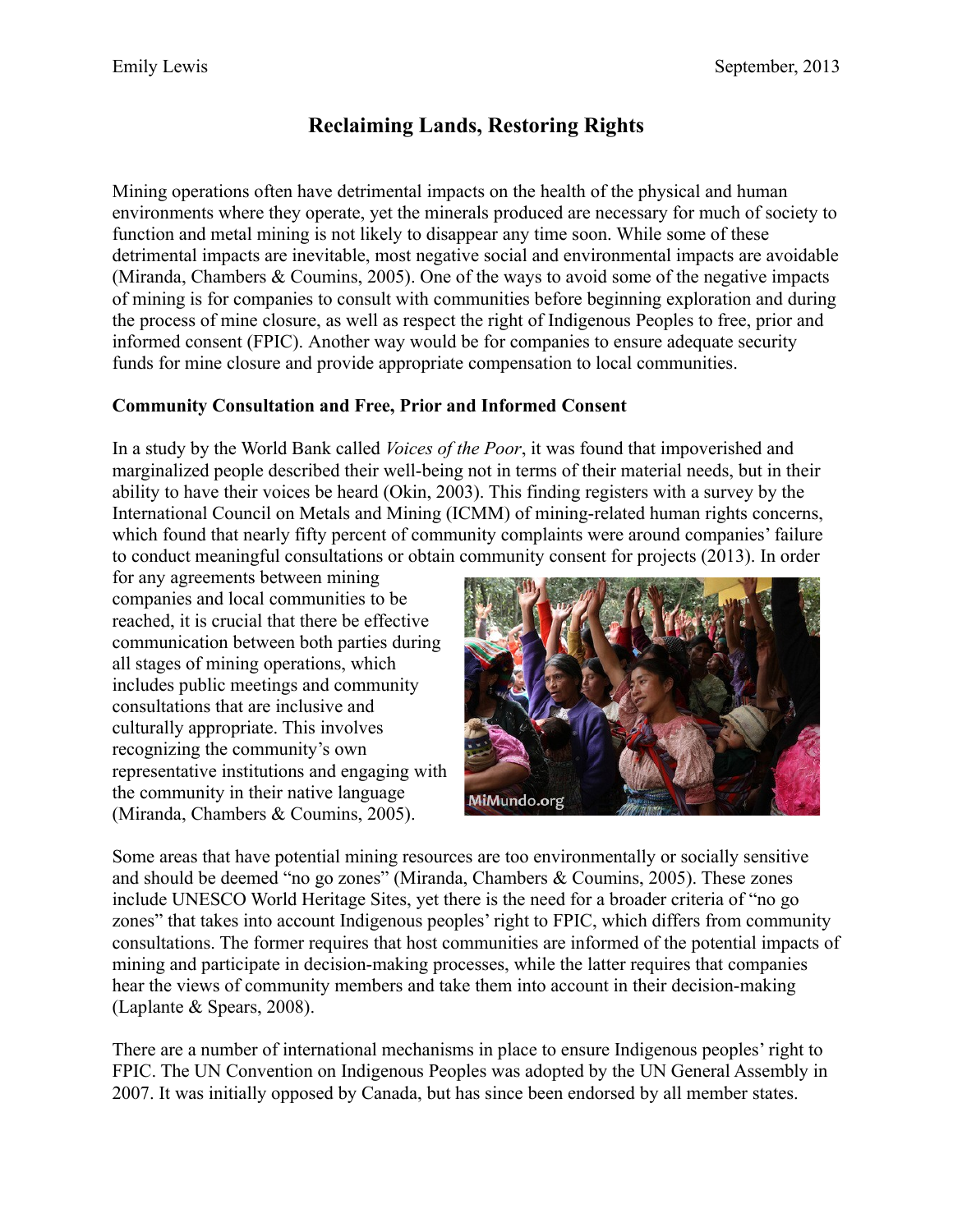Similarly, Article 7 of the ILO Convention 169 on Indigenous and Tribal Peoples states that "the peoples concerned shall have the right to decide their own priorities for the process of development as it affects their lives, beliefs, institutions and spiritual well-being and the lands they occupy or otherwise use, and to exercise control, to the extent possible, over their own economic, social and cultural development" (1989). These consent processes must be responsive and ongoing over the project's lifetime. Despite these mechanisms, FPIC has largely not been adopted by mining companies, and local indigenous community members have often resorted to protests and other forms of resistance in order to have their voices heard.

It is also important that mining companies respect the decisions made by local Indigenous or non-Indigenous communities regarding mining exploration or exploitation in countries with a recent history of conflict and corrupt governance, as they often occur within a climate of impunity in favour of large-scale mining operations and the economy. Throughout Guatemala, there have been approximately seventy four local votes in communities surrounding mine sites since 2005 that have said no to mining operations (Gomez, 2013). However, these votes received little or no recognition by the Guatemalan government and saw no opportunities for negotiation with the mining companies. Rather, there has been an increase in militarization and repression against those opposed to mining since the proliferation of large-scale resource extraction projects in the country (Mining Watch, 2013).

#### **Mine Closure and Reclamation**

In most cases, metal mining requires the use of toxic chemicals, such as cyanide, arsenic, uranium, cadmium and lead, which can contaminate water sources and have long-term effects on the local population and environment (Laplante & Spears, 2008). One of the most common legacies associated with open pit mining is acid rock drainage, which is an invisible chemical reaction that can change the pH balance of the water and have detrimental impacts on local water sheds (Sandlos & Keeling, 2013).



In Canada, mining regulations require companies to submit mine closure plans (also referred to as reclamation plans) before receiving approval to commence mining activities (Cowan, Mackasey & Robertson, 2010). However, BC currently does not have any laws to ensure public participation in formulating mine closure plans (Stano, Lehrer & Grande, 2013). A survey by the National Orphaned/Abandoned Mines Initiative found that community involvement often leads to better decisions in regards to the reclamation of

contaminated sites, as community members can provide local knowledge and information that may be lacking in professional processes (NOAMI 2003).

It is necessary that mine closure plans are supported by funds for mine decommissioning and reclamation, so that these costs do not become a public burden. For example, Barrick has been trying to get the Ontario provincial government to assume financial responsibility of their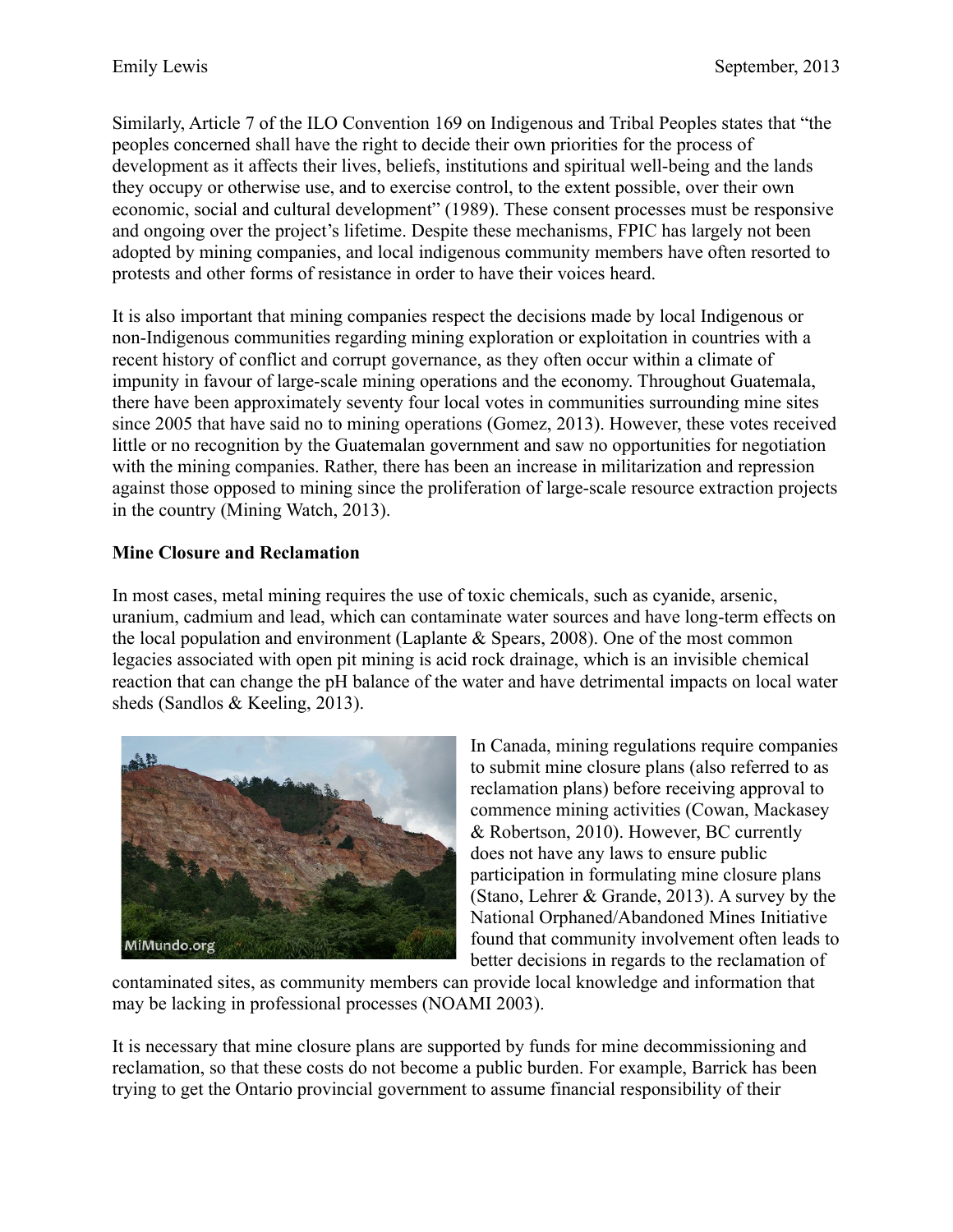Renabie mine in the district of Sudbury since its closure in 1991 and has applied for an "exit ticket, which allows companies to walk away from future liability after paying a fee (Corp Watch Report, 2007). The company reported that reclamation work was complete in 1995, yet there are currently high levels of zinc, cobalt, iron and copper that flow from the surface water of the property, and in 1999, part of the underground mine collapsed, creating a large safety hazard for the local community (Corp Watch Report, 2007). Security funds align with the concept of the polluter pays principle and should be large enough to cover ongoing monitoring of the mine and any unexpected problems that may arise during that time. However, for many mining companies operating in communities abroad, there are inadequate security funds and no public tax money to pay for the cleanup. For example, at Goldcorp's Marlin Mine in Guatemala, the estimated closure cost of the mine is \$ 49 million, while Goldcorp's current surety bond is only \$1 million (US), leaving an impossible responsibility on the Guatemalan government (Mining Watch, 2012).

Equally important, is that mining companies provide adequate compensation to improve socioeconomic quality of life in communities in conjunction with local needs (Hilson 2002, 71). At Goldcorp's former San Martin Mine in Honduras, where high levels of acid mine drainage have been identified, Goldcorp has failed to provide appropriate methods of reclamation or compensation for long-term water and soil contamination in the area surrounding the mine (Mining Watch, 2012). Instead, Goldcorp constructed an eco-tourism hotel and donated land, which they propose will provide "economic benefits and lasting self-sufficiency" (Goldcorp, 2013). However, the reality for local community members is that their environmental and health concerns are not being met, and fear that the eco-tourism site is a temporary placeholder for the mine to re-open in the future (Deutsch, 2013).

### **Recommendations**

Below are some recommendations for Canadian mining companies and communities effected by mining:

- Ensure the development and implementation of procedures for informed community decision making. One possible method to ensure this happens is to include local and regional governments in coordinating mining land use policies, which may allow for the opportunity of targeting specific problems that are more in tune with the local communities affected (Hilson, 2002, 71).
- Adhere to human rights protocols, including indigenous peoples' rights that are enshrined by the United Nations and other international organizations.
- Ensure environmental standards for operating mines, including closure plans and full funding for reclamation and clean up as a pre-condition for mining.

It is hoped that the improvement of Canadian mining standards and these recommendations can be applied to international operations by Canadian companies, which would likely increase the reputation and success of future mining projects.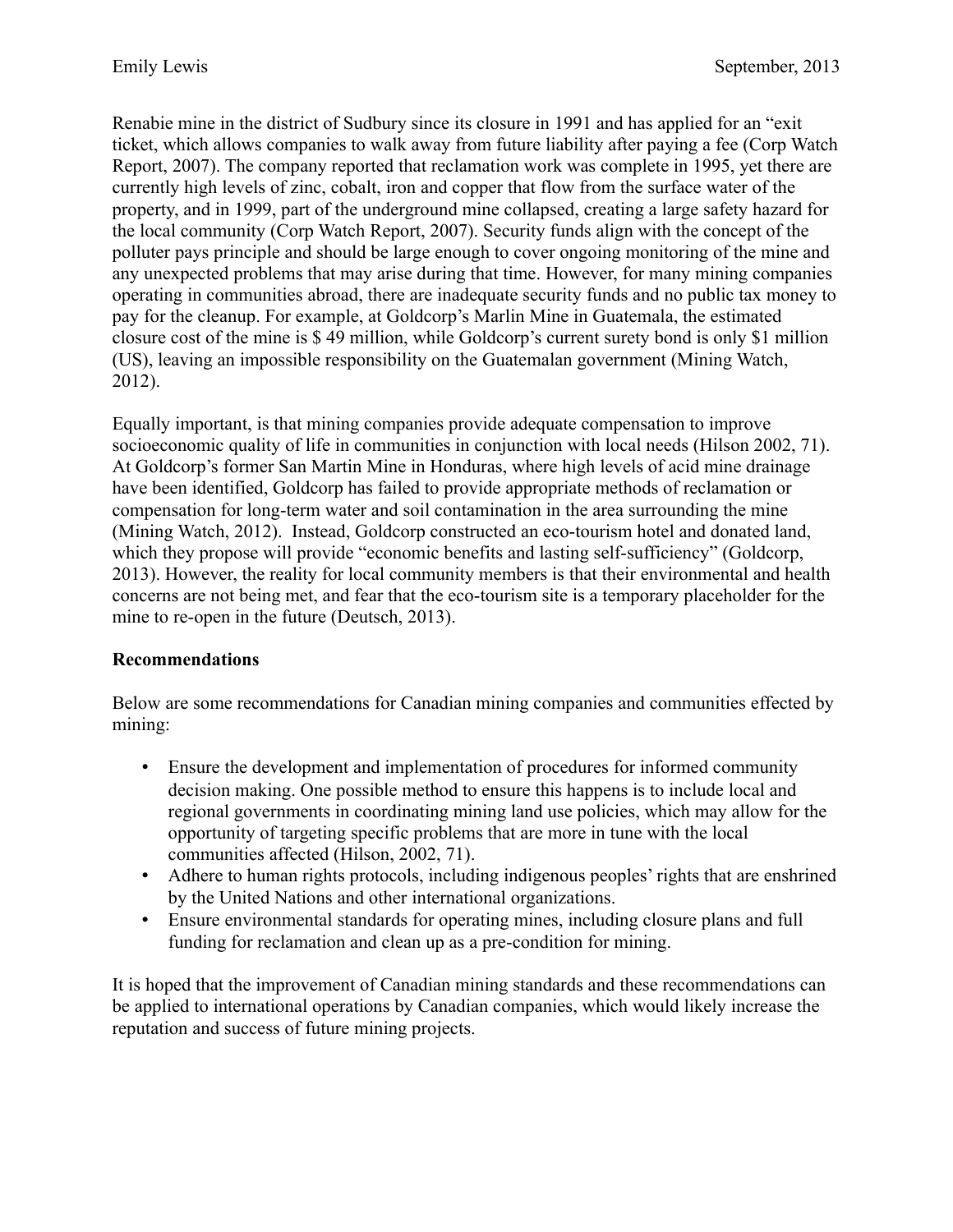#### References

- Corp Watch. (2007, May). *Barrick's dirty secrets: Communities worldwide respond to gold mining impacts*. Retrieved from http://s3.amazonaws.com/corpwatch.org/downloads/Barrick\_final\_sml.pdf
- Cowan, W. R., Mackasey, W. O., & Robertson, G. A. (2010, November). *The policy framework in canada for mine closure and management of long-term liabilities: A guidance document*. Retrieved from http://www.abandonedmines.org/pdfs/PolicyFrameworkCanforMinClosureandMgmtLiabilities.pdf
- Deutsch, R. (2013, June 18). Cyanide dreams: Ecotourism and mega-mining don't mix in honduras. *The Dominion*, Retrieved from http://dominion.mediacoop.ca/story/cyanidedreams/17716
- Goldcorp Inc. (2013, July). *Mine closure and reclamation case study: Eco-tourism & agricultural opportunities in honduras*. Retrieved from http://www.miningwatch.ca/article/communities-shouldn-t-pay-clean-goldcorp-s-messcentral-america
- Gomez, S. (2013, August 28). *A new era for guatemala's indigenous peoples?*. Retrieved from http://upsidedownworld.org/main/guatemala-archives-33/4429-a-new-era-forguatemalas-indigenous-peoples
- Hilson, G. (2002). An overview of land use conflicts in mining communities. *Land Use Policy*, *19*, 65-73.
- International Council on Mining and Metals (ICMM). (2013, May). *Indigenous peoples and mining position statement*. Retrieved from http://www.icmm.com/publications/icmmposition-statement-on-indigenous-peoples-and-mining
- International Labour Organization (ILO). (1989). *Indigenous and tribal peoples convention, 1989 (no. 169)*. Retrieved from website: http://www.ilo.org/dyn/normlex/en/f? p=1000:12100:0::NO::P12100\_INSTRUMENT\_ID:312314
- Laplante, L. J., & Speares, S. A. (2008). *Out of the conflict zone: The case for community consent processes in the extractive sector*. (Legal Studies Research Paper, Marquette University Law School).